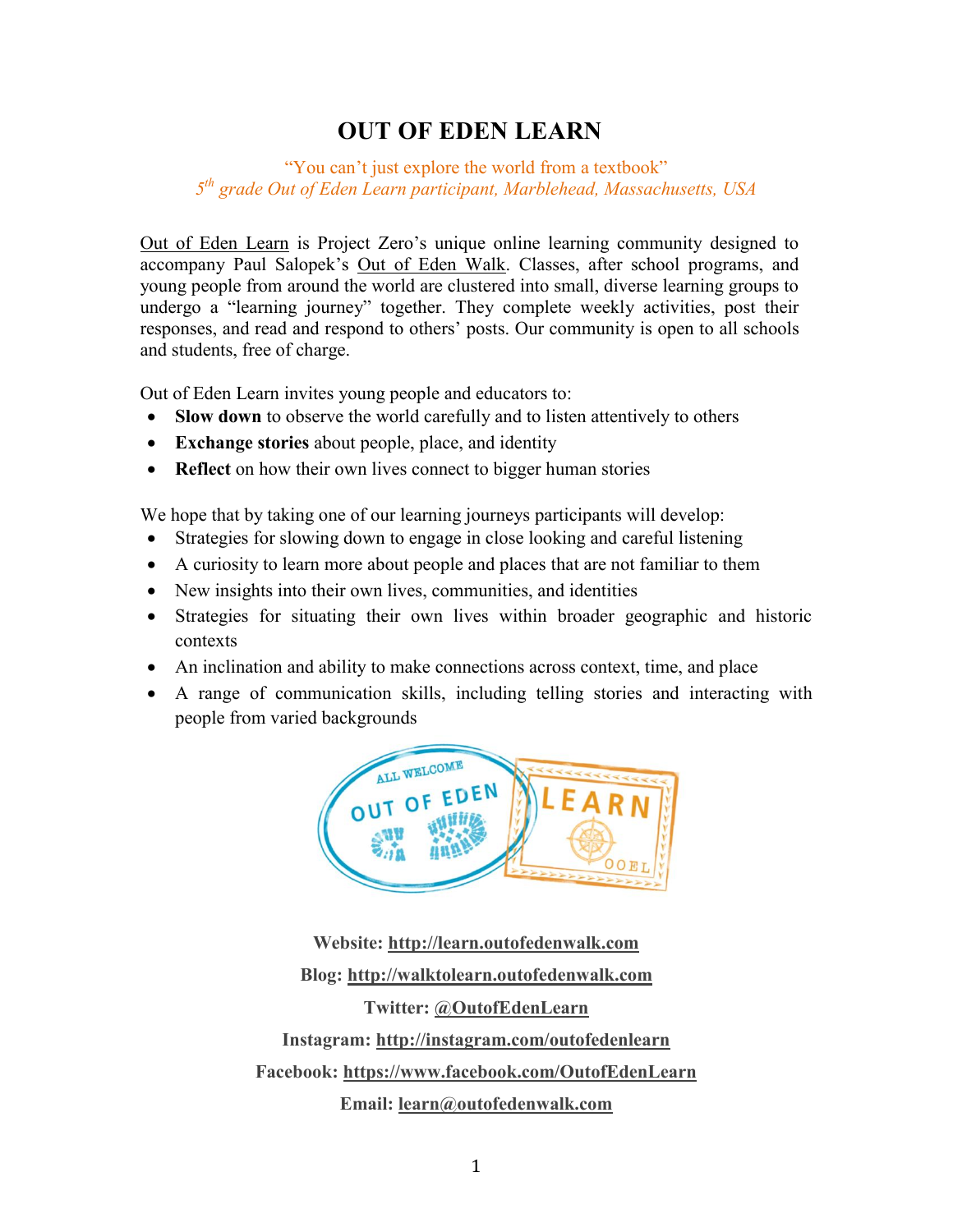# **CORE LEARNING JOURNEY: PART 1**

# **FOOTSTEP 1: SETTING OFF**

### *ENGAGE WITH PAUL'S JOURNEY*

Welcome! We are so glad to have you along on this learning journey. We are going to begin by finding out about journalist Paul Salopek and his amazing walk. To get started, please do the following:

- Listen to Paul's welcome message to you and other students on Vimeo [here](http://vimeo.com/107155620) or YouTub[e here,](https://www.youtube.com/watch?v=K9kIR6ebhpU&list=UUsuoH2mU0m0sbUCfkwk1kqg) which he recorded from Turkey in August, 2014. (He set off from Ethiopia in January, 2013.)
- Watch a [short video](http://www.outofedenwalk.com/media/2013/02/out-of-eden-walk-trailer/) in which Paul explains why he is taking a seven-year walk around the world.
- Read this dispatch by Paul.\* Then click here to answer the following two questions. *What caught your attention or interested you about Paul's article? What questions or wonders do you now have?* Nobody else in your walking party will see your responses to these questions.

*\*Students may be asked to read [Sole Brothers](http://outofedenwalk.nationalgeographic.com/2013/01/31/sole-brothers/) or [Electronic Oasis;](http://outofedenwalk.nationalgeographic.com/2013/01/28/electronic-oasis/) they will get the dispatch they don't get now for Footstep 6. We offer an [annotated version of Sole Brothers](http://learn.outofedenwalk.com/dispatch/4/) and an [annotated version of Electronic Oasis.](http://learn.outofedenwalk.com/dispatch/8/)*

### *DO AN ACTIVITY: LOOKING AHEAD*

Now it's time for you to do your first post on Out of Eden Learn! The purpose of this first post is for you to introduce yourself to the other members of your walking party. We also want you to start a conversation within your walking party about Paul's walk. Please follow these instructions:

- Upload an avatar for use in Out of Eden Learn, if you have not already done so. (Click on the picture of the cheetah cub, choose "Edit profile" and then upload an image which is *not* a photo or picture of you.) Write a few lines about yourself and describe three things that you enjoy doing. What's the story behind your choice of avatar?
- What do you find most interesting or exciting about Paul's walk from what you have learned about it so far?
- Is there anything in particular you would like Paul to look out for or pay attention to as he walks?

*Please note that for all activities we recommend that you save your work somewhere else before uploading it to our website: if there is a connectivity issue, the work you have typed directly into our website may be lost.*

### *INTERACT WITH YOUR WALKING PARTNERS*

An important and fun part of your learning journey will be making connections with other young people. Start getting to know who is in your walking party!

- Read what other young people in your walking party have posted.
- Leave detailed comments and questions for *three* students who are not in your class or program. Use the "Creative Questions & Sentence Starters" thinking routine found on [this](http://learn.outofedenwalk.com/thinking-routines/) page to help you get started.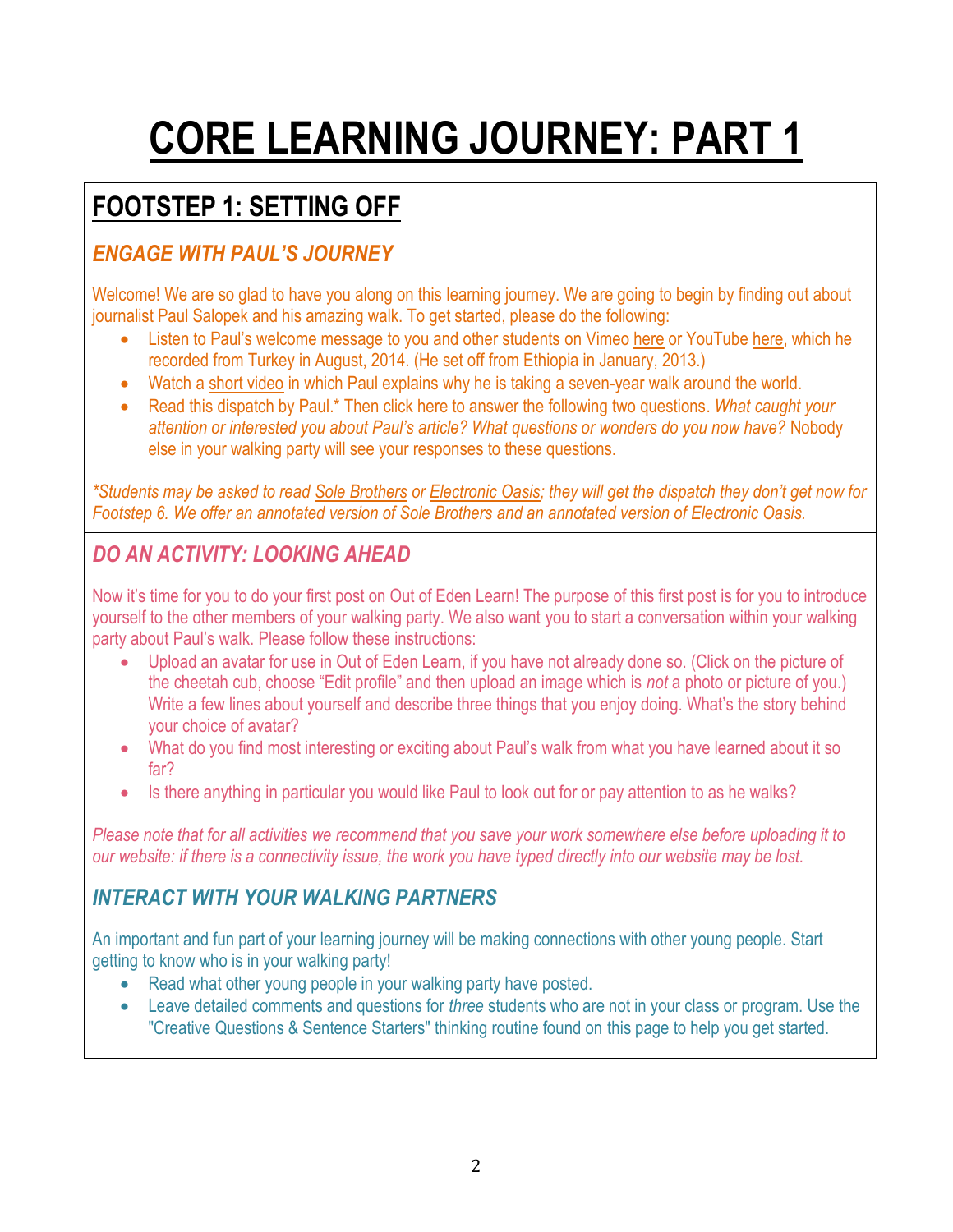**Connect**: Do you feel a connection with anything another student shared, either about themselves or about Paul's walk? If yes, share a comment about it. (See the interface below.)  $\chi$  $\bigcirc$ 2 ခြ x **Tools for Discussion Thinking Routines Discussion Idea**  $\mathbf{X}$ **Connect** Make a connection between something in the post and your own experiences, feelings, or interests. Respond to any comments or questions other students have left for you.

# **FOOTSTEP 2: CREATING NEIGHBORHOOD MAPS**

### *ENGAGE WITH PAUL'S JOURNEY*

Welcome back for Footstep 2! We hope that you are enjoying this learning journey so far. We kick things off this week by inviting you to explore where Paul has walked so far since setting off on January 10, 2013.

- Look at Paul's route in the Map [Room.](http://www.outofedenwalk.com/map-room/) How many countries has he walked through so far? Where is he currently?
- Explore 3 different [Milestones](http://www.outofedenwalk.com/milestones/) from the Out of Eden Walk website.

### *DO AN ACTIVITY: CREATE A NEIGHBORHOOD MAP*

The aim of this activity is to invite you to think about your own relationship to a place. It is also a chance for you to share more about yourself with other participants. We hope you have fun with it. Read on to find out what to do …

- Sketch a map of your neighborhood or local area, as you see it through your eyes. This map does not have to be "accurate" or similar to other maps that exist. You can draw this map on paper and then scan it or photograph it to upload to the site. Alternatively, you can draw it electronically – for example through [Doodle Buddy](https://itunes.apple.com/us/app/doodle-buddy-for-ipad-paint/id364201083?mt=8) or [PaintBox.](http://www.softpedia.com/get/Multimedia/Graphic/Graphic-Viewers/PaintBox.shtml) *Do not use Google Maps or a similar online mapping service to represent your neighborhood.*
- Write a true story to go with your map. If you like, you can record yourself telling a story and upload an audio file instead of writing it down. Your story could involve:
	- $\circ$  The whole map or one special place that features on your map.
	- o A memory of something that happened to you when you were younger in one of the places on your map.
	- $\circ$  A typical day in your life that features places marked on your map.
	- $\circ$  A story about your neighborhood that you have heard from someone else it could be a story that happened before you were born.
	- $\circ$  How your neighborhood has changed over time.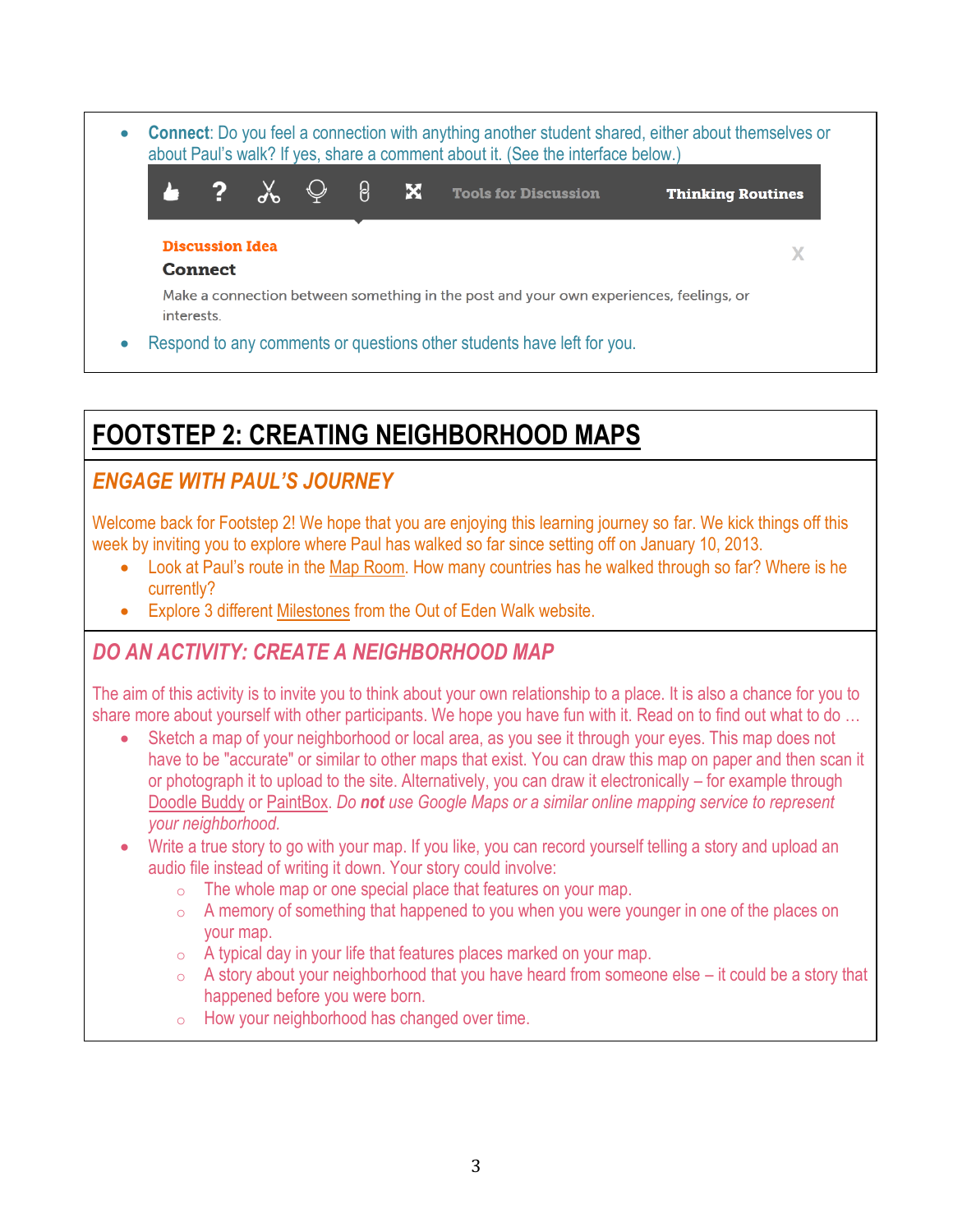### *INTERACT WITH YOUR WALKING PARTNERS*

We hope you find it interesting to browse through other people's maps and stories. Follow these instructions to respond thoughtfully to a person of your choice. Please make sure that you completed the INTERACT instructions from last week if you were waiting for other students to post.

- Choose *one* person who is not from your class or program. Look at his or her neighborhood map post slowly and carefully. What catches your eye and makes you want to learn more? What is interesting or thought provoking about the map and its story?
- Snip: Write a response that involves "snipping" that is, copy a phrase, sentence or section of what the person wrote that caught your attention and paste it into the comment box. Then ask a question about what you chose to snip, or say what you found interesting or important about it. Please make your comment as detailed as possible.



 **Respond**: Return to your own map and previous posts. Respond to anyone who left a message for you last week: try to carry on the conversation.

### **FOOTSTEP 3: TAKING NEIGHBORHOOD WALKS**

### *ENGAGE WITH PAUL'S JOURNEY*

Welcome back for Footstep 3! We hope that you will enjoy this amusing but thoughtful piece by Paul about his tricky camels, Fares and Seema.

- Read [Camel-ology.](http://outofedenwalk.nationalgeographic.com/2013/12/12/camel-ology/) You can read an annotated version [here.](http://learn.outofedenwalk.com/dispatch/2/) Notice how Paul pays careful attention to small details in this piece.
- Now watch the accompanying [video](http://outofedenwalk.nationalgeographic.com/2013/12/12/camel-ology/) (scroll to the bottom of the dispatch). Notice how the video incorporates lots of different angles and perspectives.

### *DO AN ACTIVITY: TAKE A WALK IN YOUR NEIGHBORHOOD*

Now it's time for you to do a walk of your own – though one that is a lot shorter than Paul's. Students have told us that they are surprised by what they notice when they slow down to look with fresh eyes at where they live.

• Plan to take a walk in your neighborhood or local area. It may include places on your sketch map. You can walk by yourself or with a classmate, friend, or family member.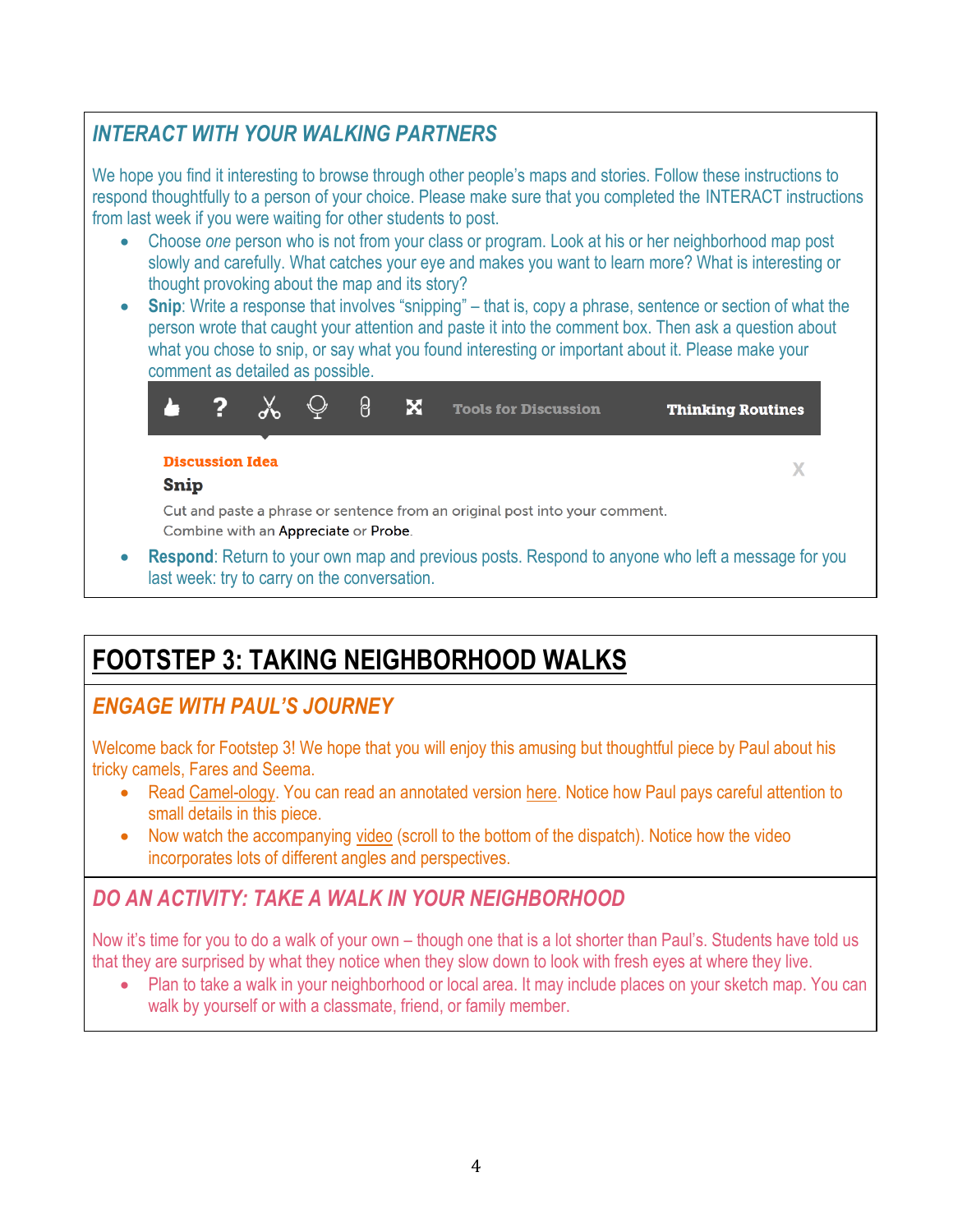- As you walk in your neighborhood or local area, take photos of things that catch your attention. What do you see, feel, hear, taste, or smell? Try to look at the place and the people who live or work there with fresh eyes. Here are some ideas for different kinds of photos you can take:
	- o Photos that capture a whole neighborhood scene, and photos that zoom in on a detail you find interesting.
	- $\circ$  Photos where you're pointing the camera up and photos where you're pointing the camera towards the ground.
	- o Photos of things that are common or familiar in your neighborhood, and photos of things that might be unexpected or surprising.
	- $\circ$  Something special that you'd like to share.
- Post two photos that you took on your walk.
- Tell the story of why you took these two photos and why you chose to post them. What do you like about the photos you took? What would you like other people in your walking party to notice or understand about them?
- How, if at all, did taking a walk and/or taking these photos make you think in new or different ways about your neighborhood or local area?

### *INTERACT WITH YOUR WALKING PARTNERS*

And now it's time to find out what other people saw, as well as to enjoy looking at all the varied photos. This week you are welcome to choose how you want to use our toolkit – feel free to be creative! If need be, please go back and complete the previous INTERACT instructions.

- Choose *two* posts from other students to look at and respond to.
- **Engage**: Choose one or more strategies from the toolkit (including ones from the [Thinking Routines](http://learn.outofedenwalk.com/thinking-routines/) page) to help you to listen and respond thoughtfully to another student in your walking party.

|                                                                    | $\cdot$ ? | $\gamma$ $\varphi$ |  | <u>පි</u> | × | <b>Tools for Discussion</b> | <b>Thinking Routines</b> |
|--------------------------------------------------------------------|-----------|--------------------|--|-----------|---|-----------------------------|--------------------------|
| <b>Discussion Idea</b><br><b>Appreciate</b>                        |           |                    |  |           |   |                             |                          |
| Share what you like or value in the post you've read. Be specific. |           |                    |  |           |   |                             |                          |

- Be specific about what you find interesting or what you want to learn more about.
- **Respond**: Return to your own posts. Respond to anyone who left comments or questions for you: try to carry on the conversation or join in other conversations. Catch up on any INTERACT instructions you were not yet able to complete from previous footsteps.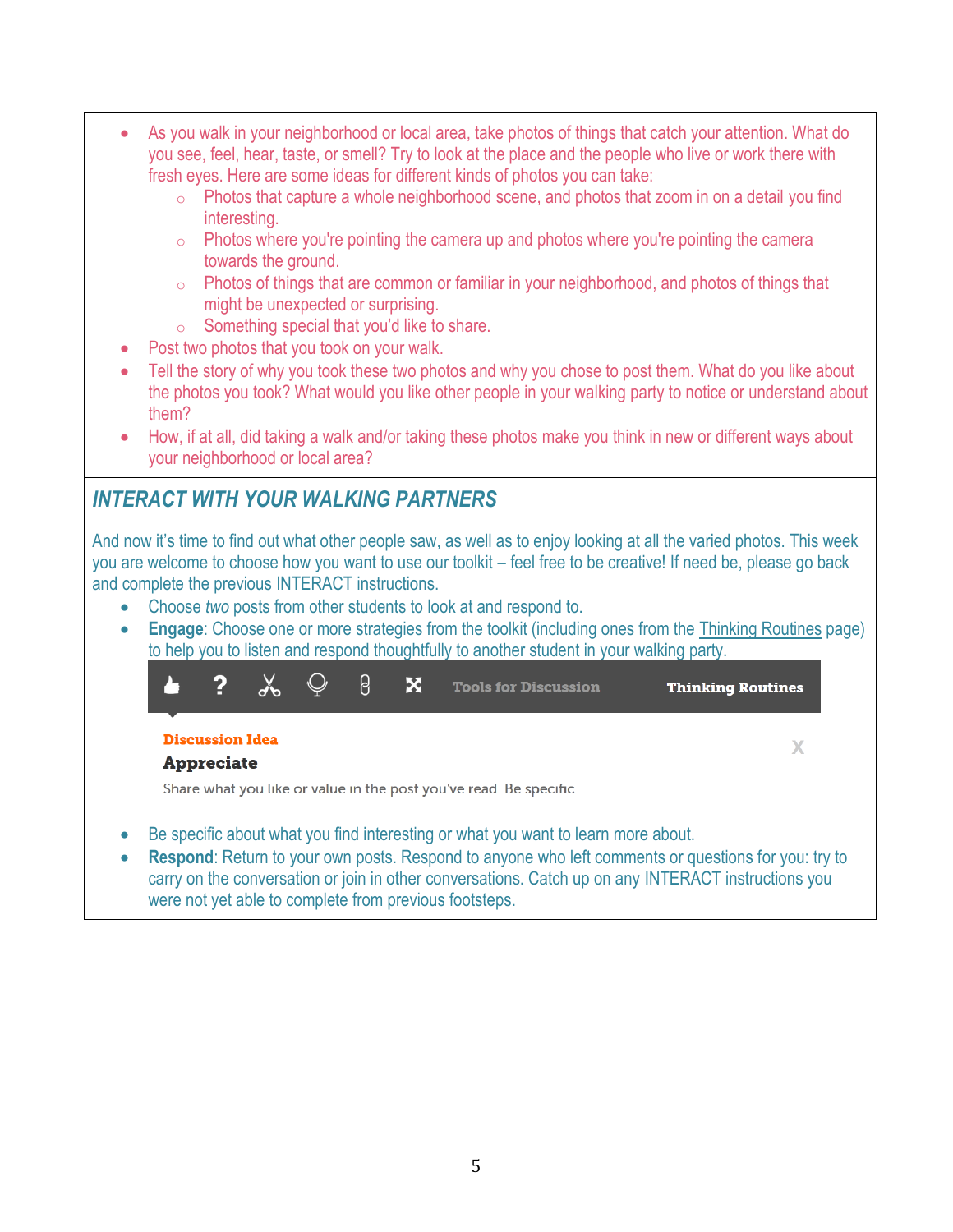# **FOOTSTEP 4: LISTENING TO NEIGHBORS' STORIES**

#### *ENGAGE WITH PAUL'S JOURNEY*

Welcome to Footstep 4! You are already over halfway through this learning journey. We will start this week by thinking about the special effort that Paul makes to listen to other people.

- Listen to this special audio that Paul recorded for Out of Eden Learn [here.](http://learn.outofedenwalk.com/forum/educator-resources/paul-salopek-materials/paul-salopek-talking-and-listening-to-people-footstep-four-audio/) In it he shares advice for talking to and – most importantly – listening to other people.
- Read [Tomatoes.](http://outofedenwalk.nationalgeographic.com/2014/01/09/tomatoes/) You can read an annotated version [here.](http://learn.outofedenwalk.com/dispatch/5/) Notice how Paul is telling the stories of people whose stories might otherwise not be told. How does this piece make you feel – and why?

### *DO AN ACTIVITY: LISTEN TO A NEIGHBOR'S STORY*

Now it's your turn to try out your skills at listening and to share a new story with your walking party.

- Your task this week is to talk and listen to an adult who lives or works in your local area. This person could be someone you have never spoken to before or someone you already know. It does not need to be someone who has lived in the area for a long time.
- Ask the person for a story or memory about your local area. For example, how did they come to be in this place? How have they seen the area change over the years? What are some of their memories about the area? Do any particular events in the area stand out in their mind?
- Write up the highlights of your conversation or recreate a story that they told you. Include a short description of the person you talked with – for example, how you know them, the setting where you talked, what they look like, and what they were wearing. Alternatively, you can upload an audio file of you retelling their story in your own words.

### *INTERACT WITH YOUR WALKING PARTNERS*

And now we invite you to appreciate someone else's work – in ways that involve you slowing down to listen carefully to what someone else has shared and then giving them some thoughtful feedback. We really look forward to reading your comments.

- Read and respond to *one* post from students in your walking party, using the following two tools:
	- o **Appreciate**: Explain what you appreciate about their work on neighbors' stories. Remember to be specific about what you like or appreciate about their post.

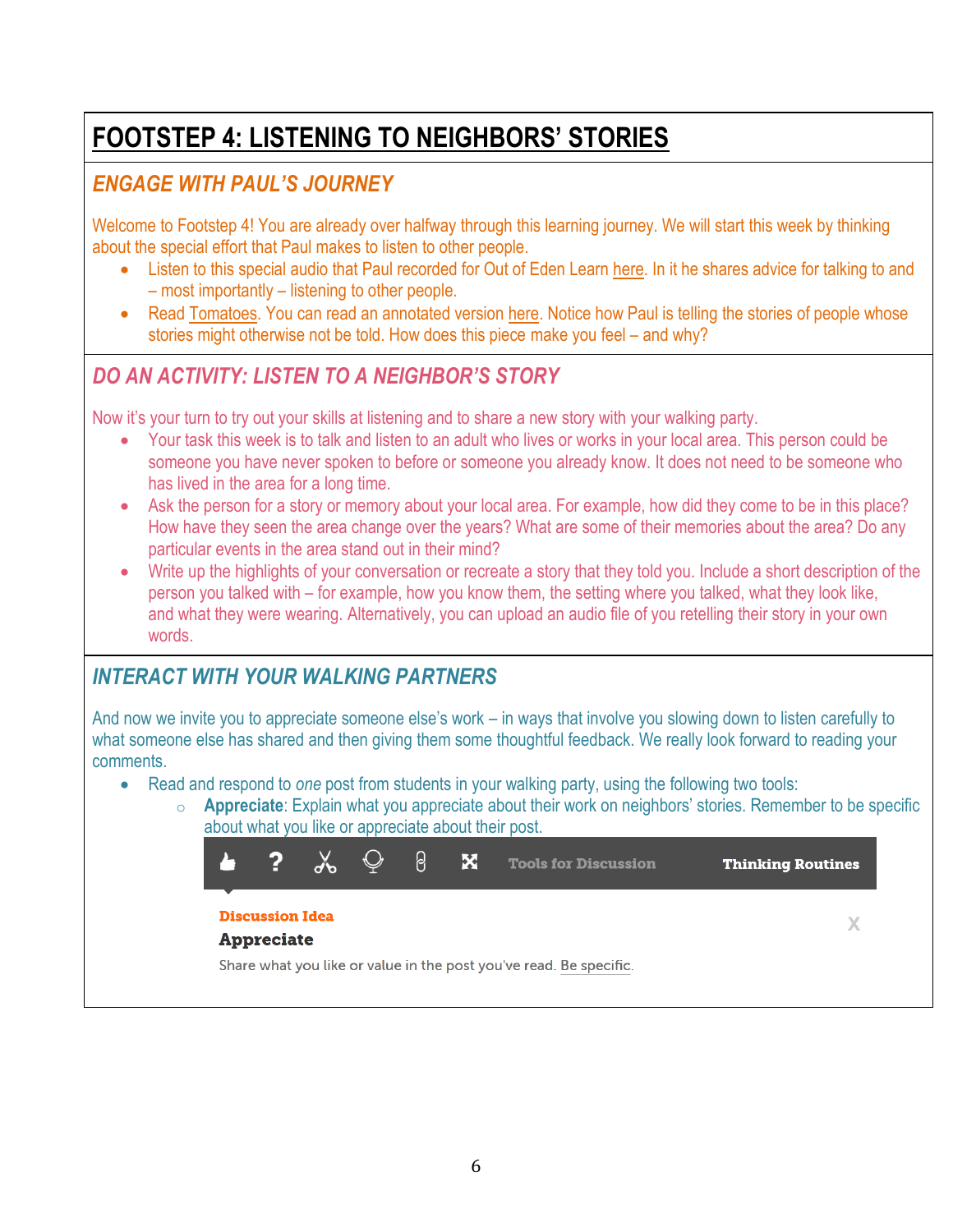

### **FOOTSTEP 5: DOCUMENTING THE EVERYDAY**

### *ENGAGE WITH PAUL'S JOURNEY*

Welcome to Footstep 5! We are especially excited to see what you will do with this footstep: there is lots of opportunity here for you to be creative. First, we invite you to get inspired by Paul.

- Listen to Paul talking about "The River of Culture" [here](http://learn.outofedenwalk.com/forum/educator-resources/paul-salopek-materials/the-river-of-culture-by-paul-salopek-audio-and-text/) an audio he created especially for Out of Eden Learn.
- Look at *two* or more of the following examples of Paul's work in which he captures details of everyday life:
	- [The Prophet's Mosque](http://outofedenwalk.nationalgeographic.com/2013/09/21/the-prophets-mosque/), a short video and description of Muslim pilgrims breaking their fast at Medina during the holy month of Ramadan.
	- o [Milestone 18: Displaced,](http://www.outofedenwalk.com/media/2014/01/milestone-18-displaced/) a short video shot at a small Syrian refugee camp in Jordan. This video is one of a series of [Glances](http://www.outofedenwalk.com/milestones/glances/) that Paul creates at each of his [Milestones.](http://www.outofedenwalk.com/milestones/)
	- o [Milestone 19: Refuel,](http://www.outofedenwalk.com/media/2014/03/milestone-19-refuel/) a short video shot at a gas station in Jenin, in the West Bank.
	- o [Trail Notes: Coffea Arabica,](http://outofedenwalk.nationalgeographic.com/2013/10/25/trail-notes-coffea-arabica-2/) a short video that shows how the Bedouins of Saudi Arabia prepare coffee.
	- o [Awad's Refrigerator,](http://outofedenwalk.nationalgeographic.com/2013/10/30/trail-notes-awads-refrigerator/) a slideshow that explains how his walking guide made a water-cooler from discarded materials.

### *DO AN ACTIVITY: DOCUMENTING THE EVERYDAY*

There are aspects of our everyday life that might be very interesting to other people but which might seem very "normal" to us. There may also be parts of our everyday lives that we usually don't find time to notice. This is your chance to notice some new things and to share your observations with other people.

- Choose to focus on one of the following:
	- o PLACE: Document everyday life in a place that you know.
	- $\circ$  PROCESS: Document how people in your community do something as part of their everyday lives. For example, you could focus on how a type of food or drink is prepared, how an object is made or repaired, or how someone goes about another kind of daily task or activity.
- Choose one of the following formats\*:
	- o A short video in the style of Paul's [Glances,](http://www.outofedenwalk.com/milestones/glances/) without voiceover. Try to use the camera to draw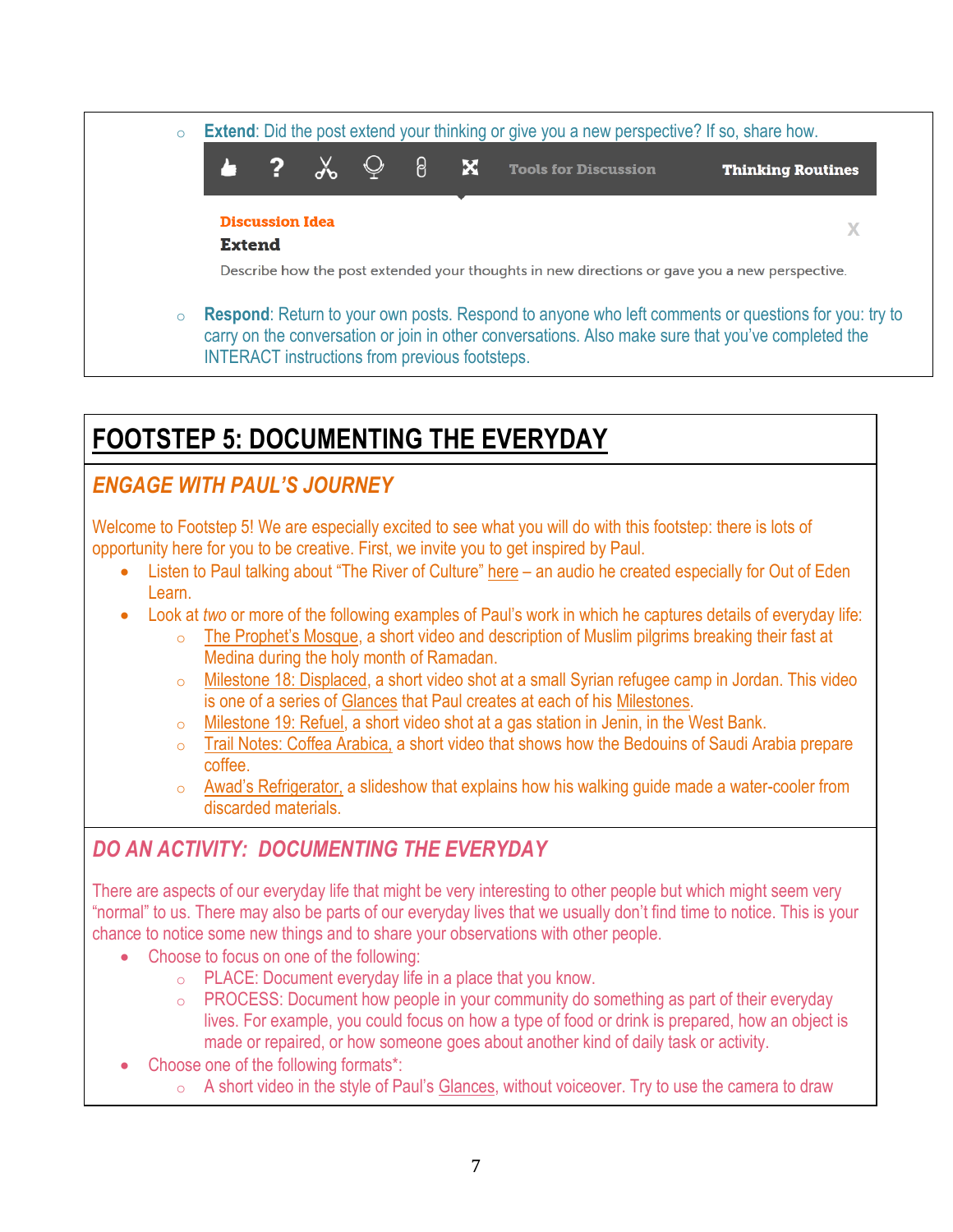attention to small details. Write a short description to explain what you were trying to show in the video.

- $\circ$  A short video that is similar in format to Paul's [Glances](http://www.outofedenwalk.com/milestones/glances/) but which includes you talking in a voiceover about what you observe.
- o A slideshow that includes photos of what you observed. You may add text to annotate your slides. Alternatively, you could upload your photos directly to our website and add text.
- o Use drawings, photos, and/or text to create a step-by-step guide to a process you observed, perhaps similar to Paul's piece about [Awad's Refrigerator](http://outofedenwalk.nationalgeographic.com/2013/10/30/trail-notes-awads-refrigerator/). You could scan and upload your document or copy and paste your content directly on to our website.
- $\circ$  Write a story or memory of something you observed that means a lot to you for example, something that you remember playing or making when you were younger, or a place you know well. Write about the place or process in detail, including sounds, sights, smells, flavors and/or textures you can remember.

\**Please note: at present you cannot upload videos or PowerPoint presentations directly to our website. You can only share a video or PowerPoint if you, your teacher, or a parent upload your video or PowerPoint to Google Drive and post the link so that members in your walking party can access it (the email account details will remain private). You need to be 13 years or older to have a Gmail account. If you do not have your own Gmail account, please check that someone is willing to post your video or PowerPoint before you choose this option. For participants in countries where access to Google Drive is an issue, please be in touch with us. Dropbox, for example, could be a good alternative. Whatever the format, please do not include identifiable images of you and/or other people.*

### *INTERACT WITH YOUR WALKING PARTNERS*

We hope you are getting comfortable with our toolkit and that you find it useful. Please follow the instructions below. We look forward to reading the conversations that unfold.

- **Read**: Choose *one* other student's post to read and comment on.
- **Reflect back**: Start by using the tool "reflect back." What are you "hearing" in the video, drawings, or story being shared?



 $\bf{X}$ 

#### **Discussion Idea**

#### **Reflect back**

Say what you think you're hearing. "What I hear you saying is... Is that what you're trying to say?" The goal here is to confirm your interpretation and get "on the same page."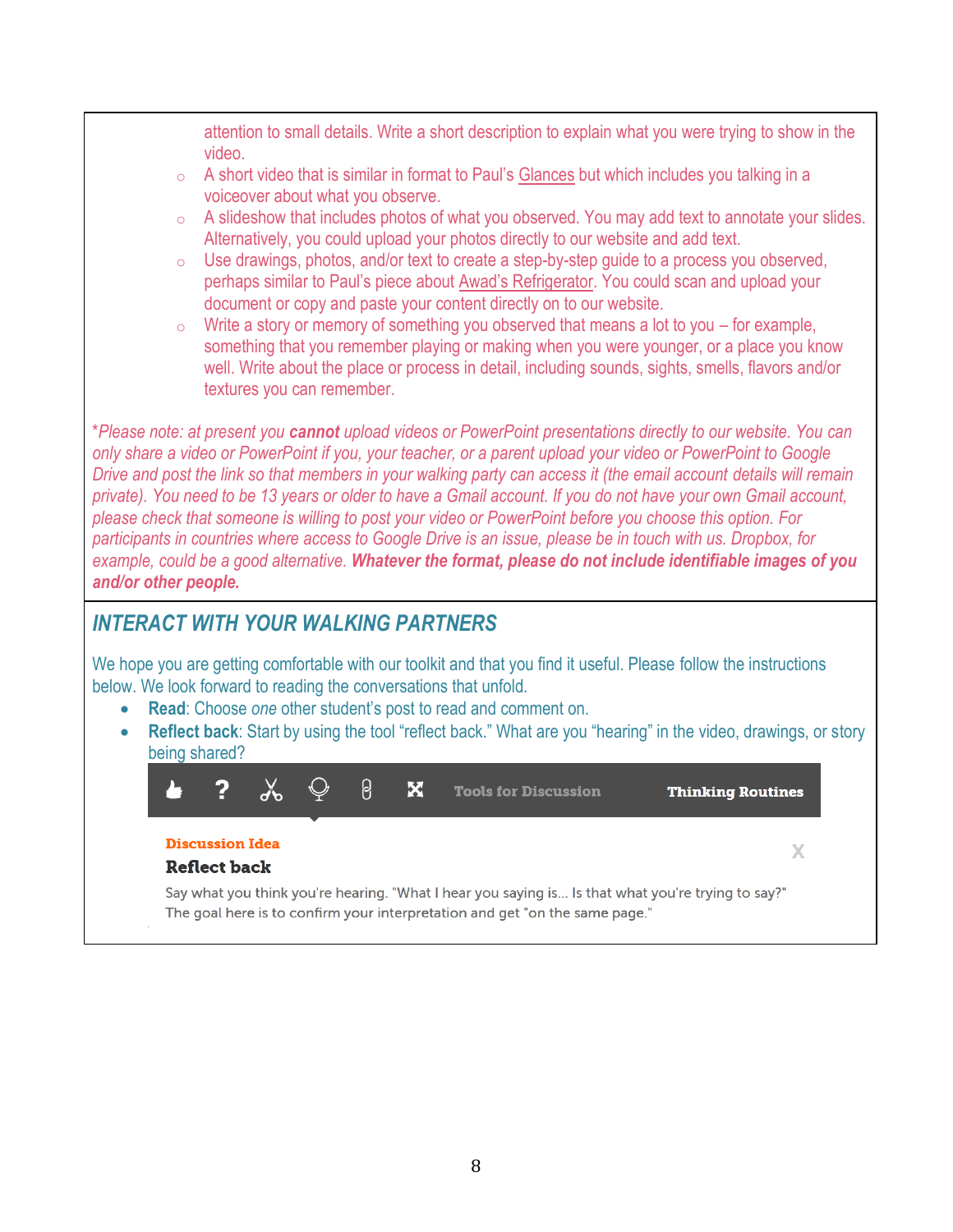**Probe**: Next, use the "probe" tool to find out more about the other student's perspective by asking him/her some thoughtful questions.  $\overline{\mathbf{2}}$  $\chi$ ႙ × **Tools for Discussion Thinking Routines Discussion Idea**  $\chi$ Probe Probe for more details. Ask questions that will help give you more insight into another person's perspective. **Respond**: If you receive a comment this week, including a question, please be sure to respond! Also, respond to any comments on your posts from previous weeks and make sure that you completed all the parts of the earlier footsteps.

## **FOOTSTEP 6: LOOKING AHEAD**

### *ENGAGE WITH PAUL'S JOURNEY*

You have reached the final footstep of this learning journey! We hope you will enjoy this concluding footstep.

Read this dispatch by Paul.\* Then click here to answer the following two questions. *What caught your attention or interested you about Paul's article? What questions or wonders do you now have?* Nobody else in your walking party will see your responses to these questions.

*\*Students may be asked to read [Sole Brothers](http://outofedenwalk.nationalgeographic.com/2013/01/31/sole-brothers/) or [Electronic Oasis](http://outofedenwalk.nationalgeographic.com/2013/01/28/electronic-oasis/) - whichever they did not get for Footstep 1. We offer an [annotated version of Sole Brothers](http://learn.outofedenwalk.com/dispatch/4/) and an [annotated version of Electronic Oasis.](http://learn.outofedenwalk.com/dispatch/8/)*

### *DO AN ACTIVITY: PLANNING A NEW JOURNEY*

As a concluding activity, we are giving you two rather different options. Read on and pick the one that most appeals to you.

OPTION 1:

- Describe a walk that you would like to take to try to understand more about the world and/or about yourself. It might be:
	- o A long walk like Paul's or a much shorter one.
	- o Somewhere you already know or somewhere you have never visited.
	- $\circ$  A walk that involves looking at things slowly and up close or one that is more about taking in a bigger picture.
- What would you hope to learn by taking this walk?
- Here are some ideas for how you might develop and present your ideas:
	- $\circ$  A sketch map of your route with an accompanying explanation.
	- $\circ$  A written itinerary of your route with details of what you hope to see and why.